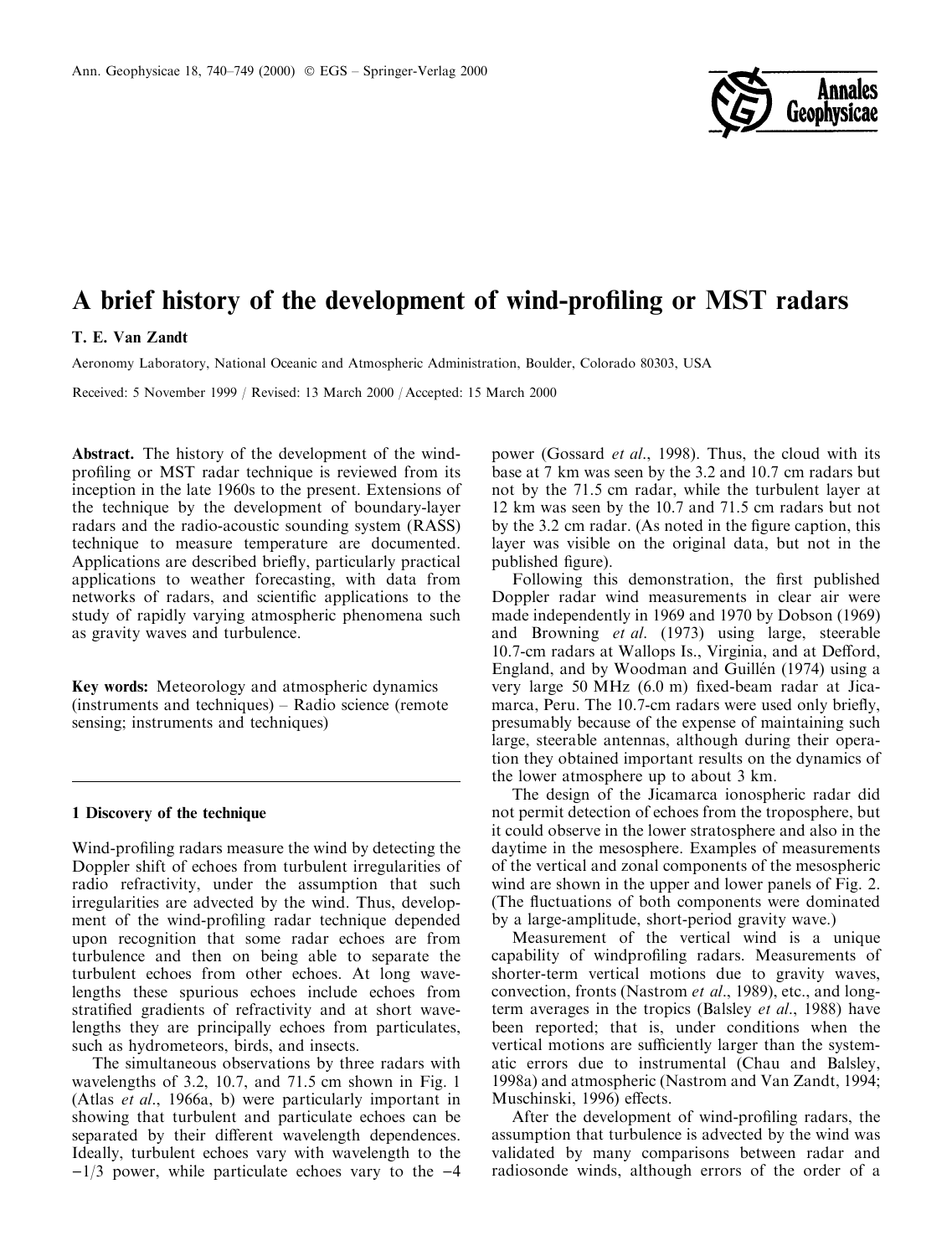

Fig. 1. RHI (range-height-intensity) scans at 3.2 cm (X band), 10.7 cm (S band), and 71.5 cm (UHF band) wavelengths (top, center, and bottom panels, respectively) at 90° azimuth taken at 1030 EST 18 February 1966 at Wallops Island, Virginia. The layer at 12 km in the bottom panel was visible on the original photographs (from Atlas et al., 1966b)

meter per second are possible because a radar does not observe all parts of a turbulent layer with equal weight and also because the flow field, especially with respect to vertical motion, is not stationary.

# 2 Development of dedicated wind-profiling radars

The success of the Jicamarca observations motivated the development of radars designed specifically to measure winds. The first generation of wind-profiling radars included the small 40 MHz radar at Sunset, Colorado (Green et al., 1975), the 53.5 MHz SOUSY radar in Germany (Czechowsky et al., 1976), and the 41 MHz radar at Urbana, Illinois (Miller et al., 1978). Figure 3 shows a wind profile delineated by Doppler spectra taken at by the Sunset radar during a jet stream. Because these observations were made with 1 km range gates, the spectra are spread by wind shear, particularly at 11 km in the center of a large wind shear. This time-height cross section of meridional winds during passage of a jet stream in Fig. 4 shows the superiority of the radar windprofiling technique over 12-hourly balloon soundings. The Sunset radar could observe only in the troposphere and lower stratosphere, but the more sensitive SOUSY and Urbana radars could observe higher in the stratosphere and in the mesosphere.



Fig. 2. Sample time series of vertical (top) and zonal (bottom) wind speeds at 85 km in the mesosphere showing large sinusoidal fluctuations due to gravity wave (from Woodman and Guillén, 1974)

All of these early, new radars operated in the lower VHF band, from 40 to 54 MHz (7.4 to 5.6 m). The choice of this frequency range was determined by balancing several considerations. First, because the radar cross section of turbulent irregularities of refractive index is very small, a wind-profiling radar must have a large power-aperture product. Second, in order to obtain accurate wind velocities, the beam width must be small. Third, contamination by non-turbulent echoes should not be too severe. As the frequency is lowered below about 40 MHz, contamination by ionospheric echoes becomes increasingly more frequent. On the other hand, as the frequency is increased a large poweraperture product becomes expensive and the echoes are increasingly contaminated by particulate echoes, as noted above.

In the VHF band, antennas are relatively cheap per unit area because the geometrical tolerances are relatively large, being proportional to the radar wavelength. All VHF wind-profiling radar antennas are phased arrays. The early radars could be pointed in only a few,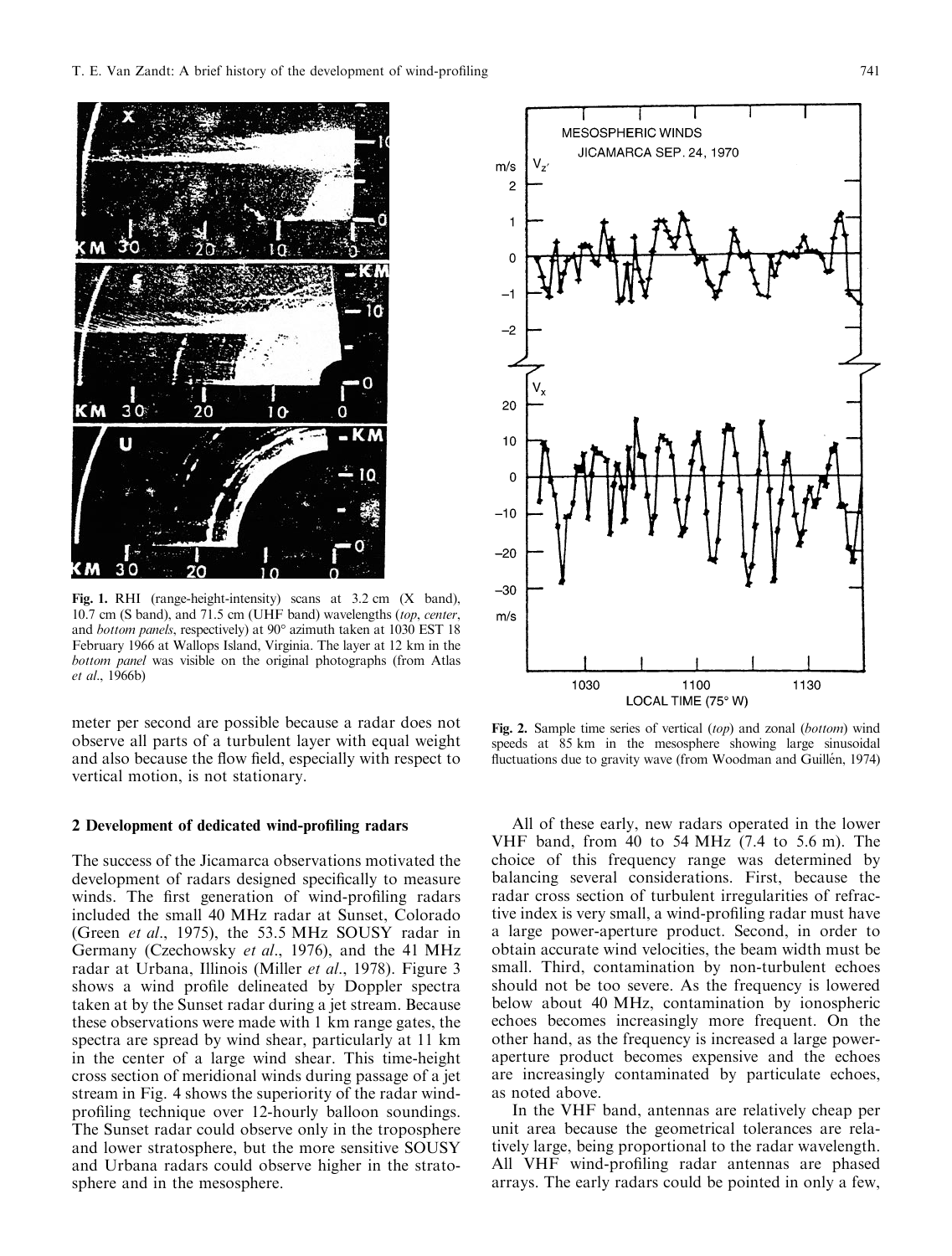



Fig. 3. Radial velocity versus altitude measured by the Sunset radar on 15 April, 1976, at 1606 105°W time, with the beam pointed at 30° to the north (from Van Zandt et al., 1978)



Fig. 4. Time-height cross section of the meridional wind measured by the Sunset radar on 15-16 April 1976 during the passage of a polarfront jet stream (from Green et al., 1978)

typically three, directions or if they could be pointed in more directions, the direction could be changed only slowly. Another reason for choosing a VHF frequency is that in the mesosphere, the scattering from turbulent irregularities is greatly enhanced by D-region electrons during the daytime. Higher-frequency radars cannot normally observe in the mesosphere because turbulent irregularities with scales of the order of their radar wavelengths are strongly attenuated there (Hocking, 1985).

However, even with the most powerful VHF radars, such as the Jicamarca radar, there is normally a gap of echoes in the upper stratosphere and lower mesosphere, as shown in Fig. 5, which can be filled only by special observations (Maekawa et al., 1993). The scattering from turbulent irregularities in the neutral stratosphere decreases as the atmospheric density decreases with altitude.

Most of these early wind-profiling radars and some present wind-profilers operated in a campaign mode. However, as fast, inexpensive computers and signal processors became available in the 1980s, some research radars and all operational radars, which will be discussed later, were designed to operate more-or-less continuously.

Among the several research radars developed in the late 1970s and early 1980s, the Poker Flat radar in



Fig. 5. Backscattered power profile observed by the 50 MHz Jicamarca radar (from Woodman and Guillén, 1974)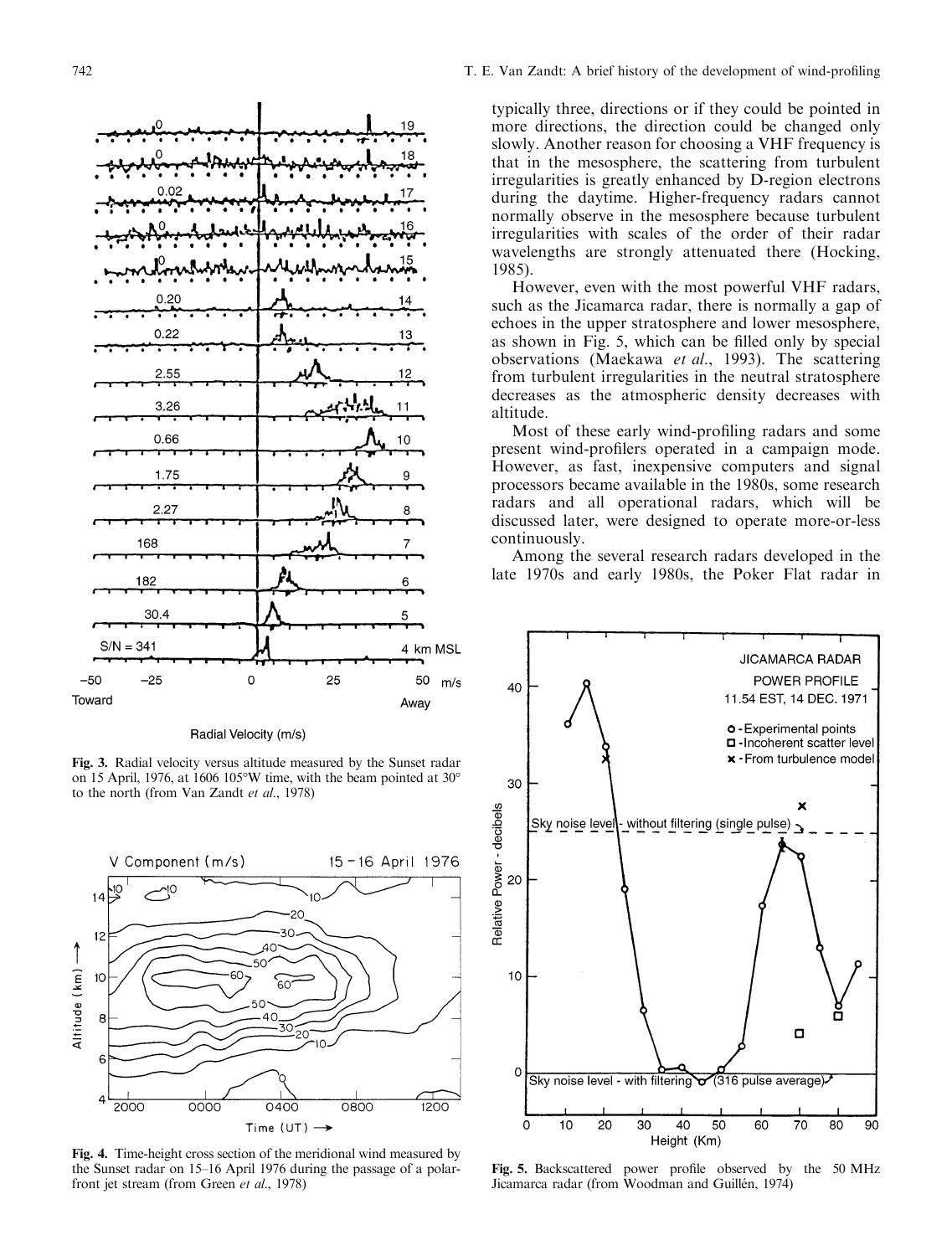Alaska (Balsley et al., 1980) and the MU radar in Japan (Fukao et al., 1985a, b, 1990) deserve special mention. The 50 MHz (6.0 m) Poker Flat radar, designed to study the mesosphere in the auroral region, had a very large, 200 m  $\times$  200 m, antenna array. The 46.5 MHz (6.5 m) MU radar was the culmination of the technological development of wind-profiling radars. It had an average transmitter power of 50 kW and an antenna 103 m in diameter, shown in Fig. 6, consisting of 475 crossed Yagi elements in 25 groups, so that 1657 beam directions are available within 30° of the zenith. The antenna array and the receiving system are configured so that the beam can be changed from pulse to pulse. Thus the radar can observe in up to 255 directions essentially simultaneously. Even now, almost 15 years since its inauguration, the MU radar is still the most sensitive and flexible wind-profiling radar in the world. Many very important results are continuing to come from its observations.

Other important research radars have been developed in many countries, including Australia (Briggs et al., 1984), Canada (Hocking, 1991; Hocking et al., 1995), France (Crochet, 1989; Bertin et al., 1987; Ney, 1995), India (Rao et al., 1995), Taiwan (Chao et al., 1986), and Wales (Slater *et al.*, 1991). Also, the Trans-Pacific Profiler Network (Gage et al., 1990; Johnston et al., 1997), consisting of several UHF or VHF radars near the equator from Peru to Indonesia, has been established to study atmospheric dynamics in the equatorial region, including the wind changes during El Niño/La Niña cycles.

## 3 Application to operational weather forecasting

After the success of the small Sunset radar it was quickly recognized that wind-profiling radars would have operational applications, because they have a much faster cadence of observations than radiosonde balloons. Initially, meteorologists were skeptical of the utility of measuring the wind with radars, partly because of unfamiliarity and partly because the early radars had poor height resolution, but more fundamentally because the radars could not also measure the temperature and humidity profiles that are essential to weather forecasting. In spite of these limitations, within a few years the potential of wind-profiling was generally recognized. The series of observations by Ecklund *et al.* (1979) in Fig. 7 using a 50 MHz radar at Platteville, Colorado, was particularly important in demonstrating the utility of wind-profiling radars, because it obtained these frequent wind profiles in unattended operation. The times of routine radiosonde launches are highlighted, showing that the rapid change centered on 00Z on 8 February was not well-described by the balloons.

Building on these studies, the NOAA Wave Propagation Laboratory (now the Environmental Technology Laboratory) developed the technology for operational windprofilers, and in the early 1980s deployed the Colorado Wind-Profiling Network (Strauch et al., 1984), consisting of five mostly 50 MHz radars. Then in the late 1980s and early 1990s the NOAA Forecast Systems Laboratory and its predecessors developed the Wind Profiler Demonstration Network (now the NOAA Profiler Network, NPN, (Wuertz et al., 1995; Chadwick and Ackley, 1997), consisting of 32 radars in the



Fig. 6. An aerial view of the MU radar near Shigaraki, Japan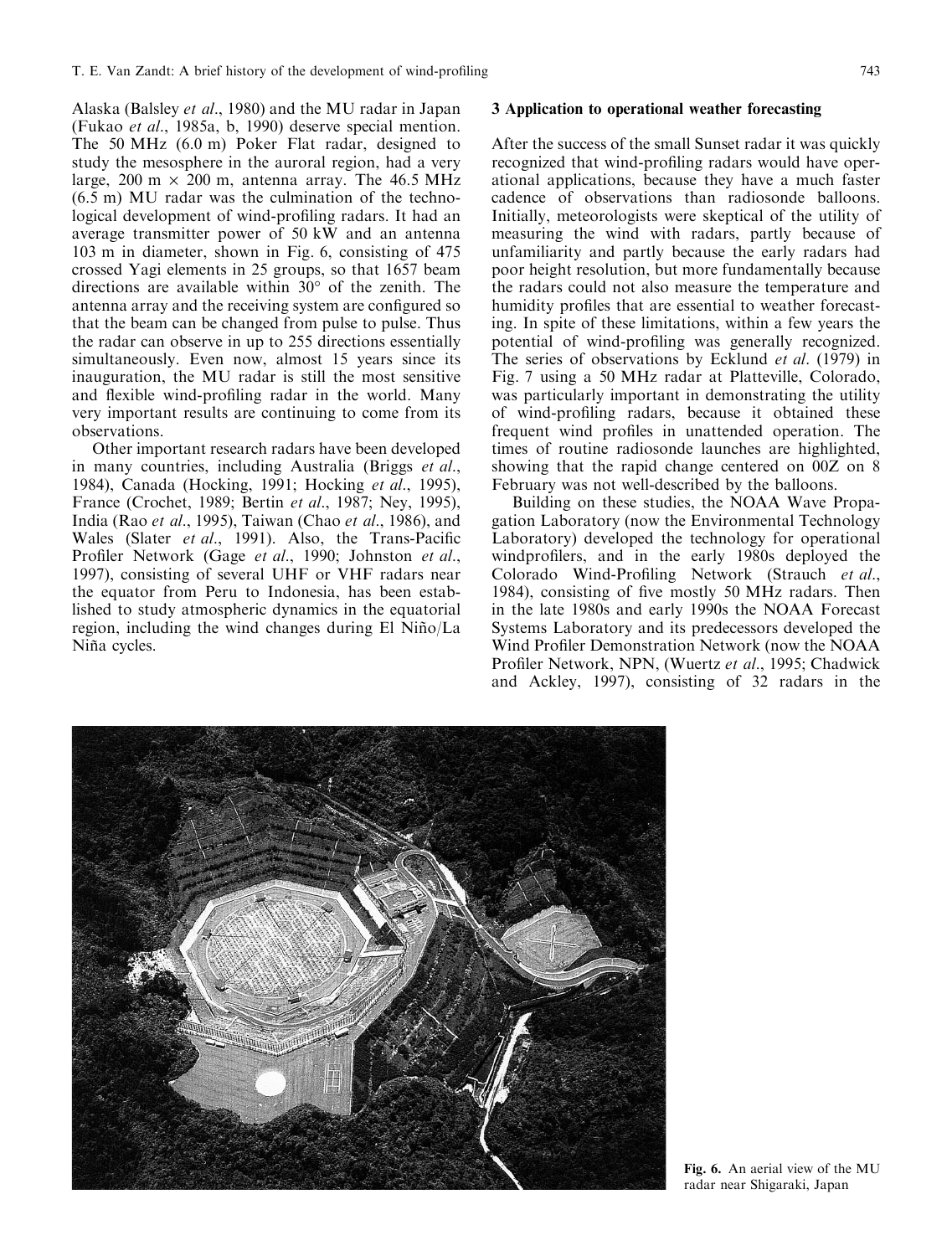



400-MHz range deployed mostly in the central United States, centered in Kansas/Oklahoma, as shown in Fig. 8.

A frequency in the lower UHF range was chosen as a compromise among several considerations. Frequencies in the VHF range are not suitable for operational windprofiling because they cannot easily achieve a height resolution smaller than a few hundred meters and because an operational radio frequency allocation could not be obtained. On the other hand, as the radar frequency is increased, echoes from particulates, particularly hydrometeors, become more frequent.

The mean winds from the NPN are distributed hourly to the United States National Weather Service and incorporated into the NWS numerical model forecasts. Several studies have shown that the NPN data makes a significant improvement in the numerical

forecasts. The NPN data have also been fundamental to many meteorological research projects. Many references to these applications are given in Wuertz et al. (1995).

Networks of operational windprofiling radars are also being developed in other parts of the world, particularly in Europe under the aegis of COST-76 (Oakley and Nash, 1998).

## 4 Boundary-layer radars

In order to study the lowest part of the atmosphere, several laboratories have developed specialized boundary-layer radars in the UHF band with frequencies ~1 GHz (Ecklund et al., 1988; Hashiguchi et al., 1995; Campistron et al., 1997) and in the S band with frequencies  $\sim$ 3 GHz (wavelength,  $\sim$ 10 cm) (Ecklund



Fig. 8. The locations of the NOAA Profiler Network stations in 1997 (from Chadwick and Ackley, 1997)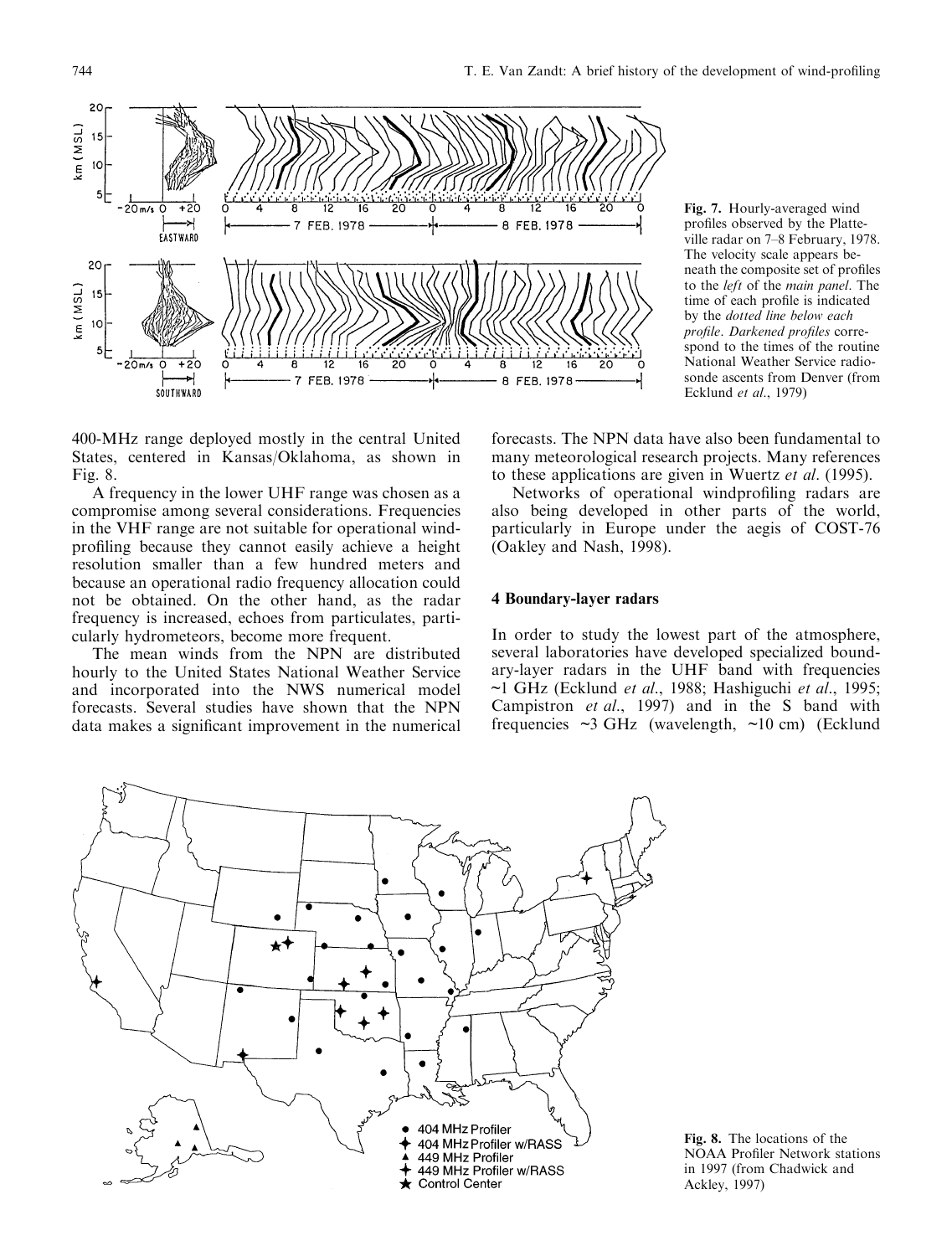et al., 1999). (It is interesting that the 10-cm radars return to the wavelength of the first wind-profiling radars at Wallops Island and Defford, but the present S-band radars have much smaller transmitters and small, fixed-beam antennas). Because of interference from particulate echoes, these radars often cannot measure the vertical wind and inference of the horizontal wind is more difficult (Fukao et al., 1985c). However, researchers have taken advantage of the echoes from hydrometeors to study their microphysics and the development of precipitation, including the raindrop size distribution, which has many scientific and practical applications (Wakasugi et al., 1986; Gossard, 1988; Rogers et al., 1993; Gage et al., 1994; Ralph, 1995). A striking demonstration of the power of these boundarylayer radars is shown in Fig. 9, which shows the twodimensional flow field of a density-current like front (Koch and Clark, 1999).

## 5 Terminology and extensions of the technique

It is interesting to note the origin of the terms, "MST radar" and "wind-profiling radar". "MST radar" was coined at a special workshop in Logan, Utah, in 1977. Because some wind-profiling radars could observe only in the troposphere and lower stratosphere, while others could also observe in the mesosphere, it was first suggested that the larger, more sensitive radars be called TSM radars for Troposphere-Stratosphere-Mesosphere, and that the smaller radars be called TS radars. However, this would have lead to confusion with Thomson Scatter radars or with Topside Sounder radars, so W.E. Gordon proposed that the acronyms be reversed to MST and ST. It might seem unlikely that the term TS would be a source of confusion with

Thomson Scatter or Topside Sounder because the contexts are so different, but it must be remembered that many of the early practitioners of wind-profiling were ionospheric scientists. The term "wind-profiling" radar" or "wind-profiler" (coined by the Wave Propagation Laboratory) is often used to emphasize the operational applications of the technique.

## 6 Extensions of the technique

All of the radars discussed so far used the Doppler-Beam-Swinging or DBS technique, in which the east, west, and vertical components of the wind are calculated from the radial wind velocities along at least three noncollinear narrow beams. The method is illustrated in Fig. 10 for a five-beam radar. But the wind can also be measured by observing the radar echoes on at least three spaced antennas and inferring the wind from the speed of propagation of the echo pattern across the ground. This is called the Spaced Antenna (SA) technique. The DBS and SA techniques are described in detail by Röttger and Larsen (1990).

Various extensions of the spaced antenna technique have been developed, involving additional hardware and/or more sophisticated data analysis (e.g., Chau and Balsley, 1998b). These techniques can be used to measure not only the horizontal wind, but also the angle of arrival of echoes from tilted surfaces and the vertical and horizontal motion of atmospheric scatterers. In spite of their advantages over the DBS technique, such techniques have thus far been used only in research campaigns and not for routine wind profiling.

One of the defects of windprofilers relative to balloons was, as mentioned, their inability to measure



Fig. 9. Two-dimensional flow field relative to motion of the gravity current derived from the Amber, Oklahoma, UHF wind profiler for 0100-0515 UTC 17 April, 1991, and signal-to-noise ratio from the vertical beam. For definitions of the curves and other notations, see Koch and Clark (1999)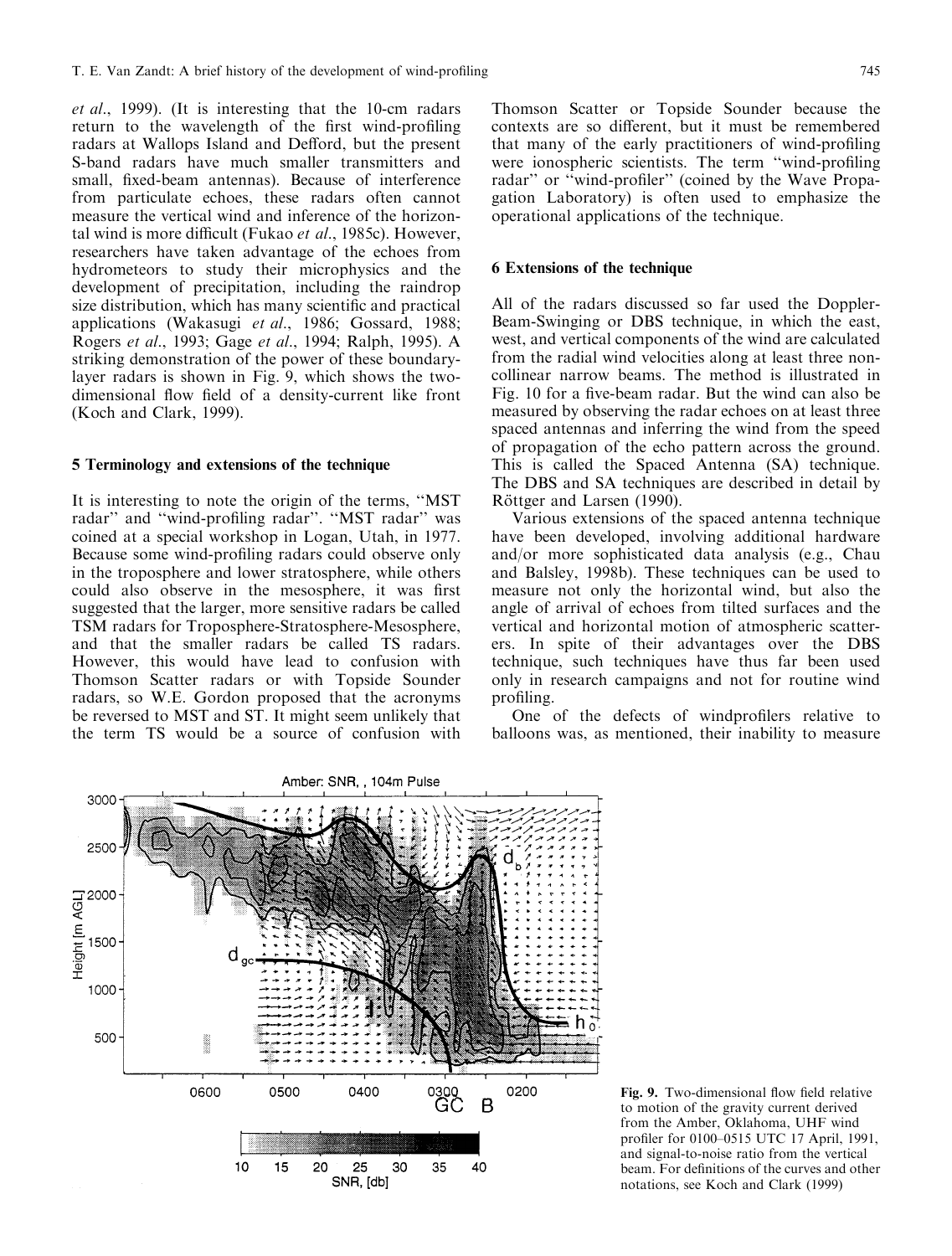

Fig. 10. Illustration of the Doppler-beam-swinging (DBS) technique for wind measurements with a five-beam radar. The altitude, range, and zenith angle are denoted by z, r, and  $\theta$ , respectively

temperature and humidity. The lack of temperature measurements has been remedied at least in part by the Radio Acoustic Sounding System (RASS) technique for measuring temperature profiles. The development of this technique was greatly stimulated by the success in 1986 in obtaining temperature profiles up to 20 km using the MU radar. Figure 11 from Matuura et al. (1986) shows excellent agreement between RASS temperature profiles up to 21 km under light winds and radiosonde temperature profiles from a station about 160 km south.

Measurement of temperature to such great heights was possible because the MU radar beam could be steered to the direction of the echo from the acoustic pulse, which is advected by the wind.

RASS can measure temperature profiles much more frequently than radiosondes. The profiles in Fig. 12, also from the MU radar, were taken every 3.6 min, 100 times more frequently than the 6-hourly balloon profiles shown in the left panel (or 200 times as frequent as routine 12-hourly radiosonde observations) (Arikawa et al., 1998). These profiles were used to infer frequent profiles of the Brunt-Väisälä frequency and the Richardson number. The MU results lead directly to the application of RASS to research radars and to the addition of RASS to some of the NPN operational radars (May et al., 1990; Chadwick and Ackley, 1997), as shown in Fig. 8. Temperatures from the NPN are reported hourly to the United States National Weather Service along with the winds.

The lack of humidity measurements by wind-profiling radars may be largely overcome by the development of active remote sensing techniques, which were reviewed by Weckwerth et al. (1999).

## 7 Further applications

The unique capabilities of the wind-profiling radar technique has been applied to a variety of atmospheric problems, including the study of vertical velocity and precipitation.

The rapid cadence of observations of wind profiles by wind-profiling radars has also greatly facilitated the study of rapidly varying atmospheric phenomena such as jet streams, illustrated in Fig. 4, Kelvin-Helmholtz instabilities in the troposphere (Browning et al., 1973) and mesosphere (Klostermeyer and Rüster, 1981), internal gravity (or buoyancy) waves (Van Zandt et al., 1979), frontal structure (Nastrom et al., 1989; Koch and Clark, 1999), etc.



Fig. 11. Temperature profiles on  $1-3$ August, 1985, measured by the MU radar with RASS with three different radar zenith angles, compared with the mean temperature from routine Japan Meteorological Agency radiosonde ascents from Shionomisaki,  $\sim$ 157 km to the south (from Matuura et al., 1986)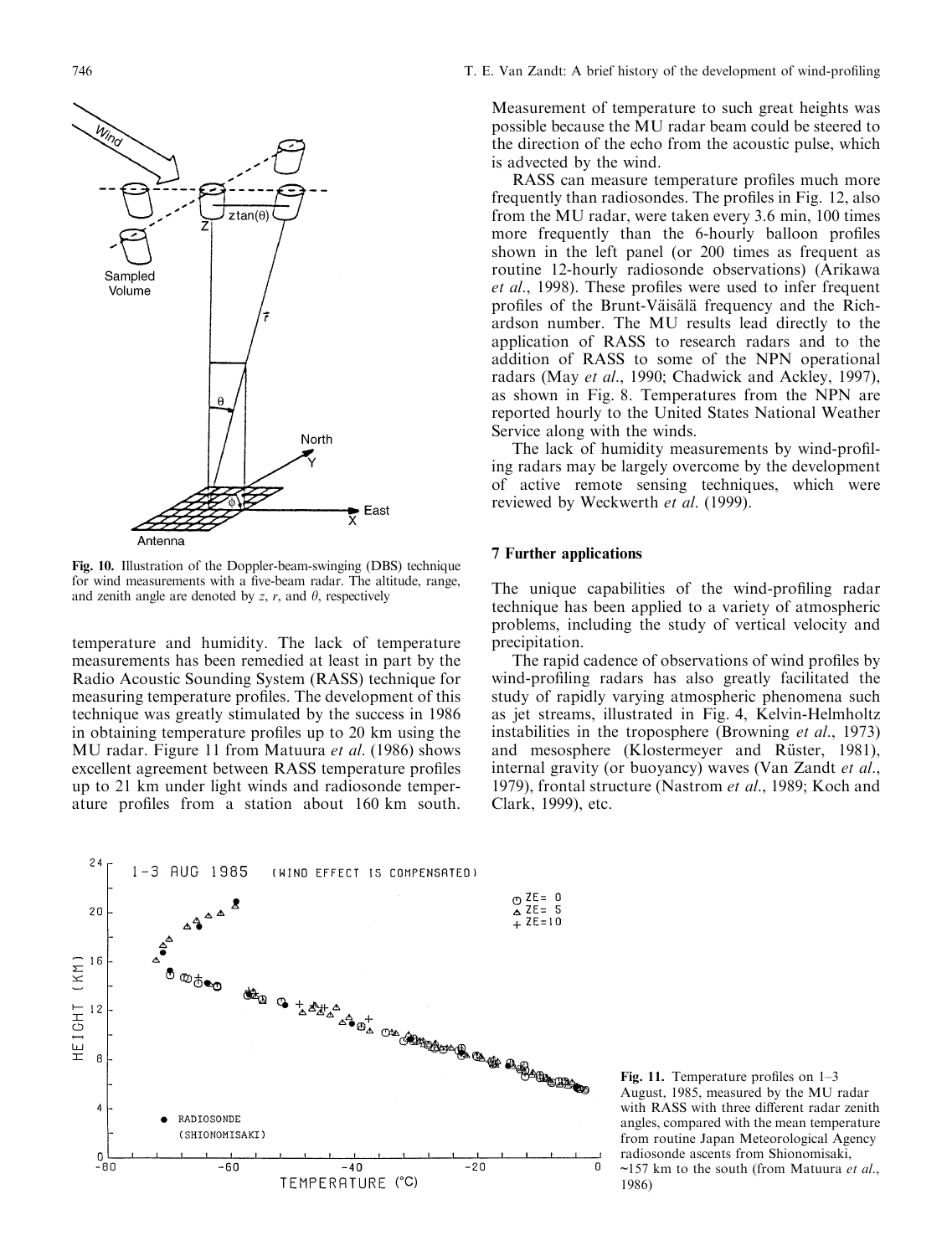

Fig. 12. (Left) temperature profiles obtained by radiosondes with an interval of six hours. (Right) temperature profiles obtained by the MU radar with RASS with an interval of 3.6 min (from Arikawa et al., 1998)

Since wind-profiling radars get most of their echoes from turbulent refractivity fluctuations, they can be used to study turbulence. In fact, the radar reflectivity is proportional to the turbulence refractivity structure constant  $C_n^2$  (Atlas *et al.*, 1966c; Ottersten, 1969). With further analysis, the rate of dissipation of turbulent energy per unit mass, denoted epsilon, can also be inferred, either from  $C_n^2$  (Gage *et al.*, 1980) or from the width of the Doppler spectrum (Hocking, 1985; Nastrom and Eaton, 1997).

When the beam of a lower-VHF radar is directed toward the zenith, the echo strength is strongly enhanced by reflection from horizontally stratified refractivity irregularities. This enhancement decreases with increasing zenith angle until it disappears at about 15° from the zenith. This phenomenon has been studied particularly by the MU radar by steering its beam from the zenith to about 20° in small steps (Tsuda et al., 1986).

## 8 Conclusion

Since the first developments of the wind-profiling radar technique 30 years ago, the technique has become a major research instrument not only for measuring wind profiles, but also for studying a variety of atmospheric dynamical processes. They have also become an important tool for operational weather forecasting. Thus, the dream of replacing in situ measurements of the principle atmospheric parameters with remote sensing may finally be nearing realization.

In summary, the unique capabilities of the windprofiling or MST radar technique include:

- 1. A cadence of observations much more rapid than balloons
- 2. Simultaneous and continuous observations of wind, turbulence, and temperature (using RASS) over a large height range at a fixed location versus time
- 3. Measurement of vertical wind fluctuations
- 4. Study of precipitation, particular with UHF and higher frequencies

5. Unattended and continuous operation with resulting low operating costs

More detailed discussions of many of the topics mentioned in this brief review can be found in Atlas (1990).

Acknowledgements. I thank Toshitaka Tsuda and Seth Gutman for Figs. 6 and 8.

The Editor in Chief thanks J. Klostermeyer and S. Fukao for their help in evaluating this paper.

#### **References**

- Arikawa, Y., J. Furumoto, T. Tsuda, and T. Adachi, Fine structure of the tropopause observed with the MU radar/RASS, Extended Abstracts 4th Int. Symp. on Tropospheric Profiling: Needs and Technologies, Snowmass CO, September 21-25, 1998, 16-18, 1998.
- Atlas, D., Ed., Radar in Meteorology, American Meteorological Society, Boston, xvii  $+806$  pp, 1990.
- Atlas, D., K. R. Hardy, K. M. Glover, I. Katz, and T. G. Konrad, Tropopause detected by radar, Science, 153, 1110-1112, 1966a.
- Atlas, D., K. R. Hardy, and T. G. Konrad, Radar detection of the tropopause and clear air turbulence, Preprints, 12th Radar Meteorology Conf., Norman OK, American Meteorological Society, 279-284, 1966b.
- Atlas, D., K. R. Hardy, and K. Naito, Optimizing the radar detection of clear air turbulence, *J. Appl. Meteorol.*, **5**, 450–460, 1966c.
- Balsley, B. B., W. L. Ecklund, D. A. Carter, and P. E. Johnston, The MST radar at Poker Flat, Alaska, Radio Sci., 15, 213-223, 1980.
- Balsley, B. B., W. L. Ecklund, D. A. Carter, A. C. Riddle, and K. S. Gage, Average vertical motions in the tropical atmosphere observed by a radar wind profiler on Pohnpei  $(7°N)$  latitude, 157°E longitude), J. Atmos. Sci., 45, 39 6405, 1988.
- Bertin, F., M. Cremieu, M. Glass, M. Massebeuf, R. Ney, and M. Petitdidier, The PROUST radar: first result, Radio Sci., 22, 51±60, 1987.
- Briggs, B. H., B. Candy, W. G. Elford, W. K. Hocking, P. T. May, and R. A. Vincent, The Adelaide VHF radar-capabilities and future plans, Handbook for MAP, 14, 357-359, 1984.
- Browning, K. A., J. R. Starr, and A. J. Whyman, The structure of an inversion above a convective boundary layer as observed using high-power pulsed Doppler radar, Bound.-Layer Meteo $rol., 4, 91–111, 1973.$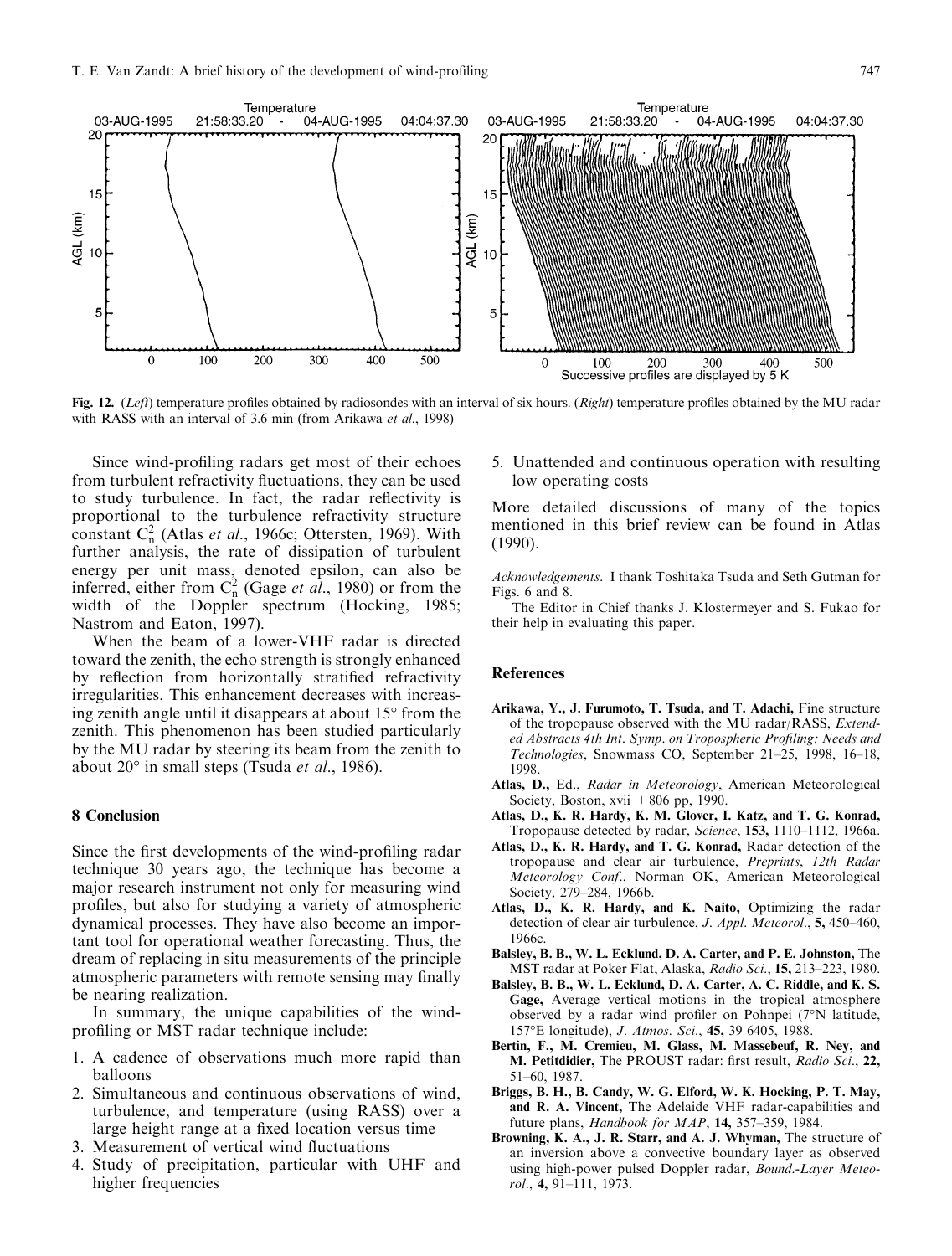- Campistron, B., B. Benech, J. Dessens, S. Jacoby-Koaly, E. Dupont, and B. Carissimo, Performance evaluation of a UHF boundary layer radar in raining conditions based on disdrometer measurements, Proc. 8th Workshop on Technical and Scientific Aspects of MST Radar, Bangalore, India, 334-337, 1997.
- Chadwick, R. B., and M. H. Ackley, The NOAA profiler network: experiences and plans, *Extended Abstracts*, *COST-76 Profiler* Workshop, Engelberg, Switzerland, 51–58, 1997.
- Chao, J. K., F. S. Kuo, Y. S. Chu, I. J. Fu, J. Röttger, and C. H. Liu, The first operation and results of the Chung-Li VHF radar, Handbook for MAP, 20, 359-363, 1986.
- Chau, J. L., and B. B. Balsley, A statistical comparison of VHF techniques to study clear-air vertical velocities in the lower atmosphere using the Jicamarca VHF radar, Radio Sci., 33, 1565±1583, 1998a.
- Chau, J. L., and B. B. Balsley, A statistical comparison of horizontal winds obtained by a variety of spaced antenna techniques using the Jicamarca VHF radar, Radio Sci., 33, 1669-1683, 1998b.
- Crochet, M., Characteristics of Provence radar, Handbook for MAP, 28, 491-492, 1989.
- Czechowsky, P., J. Klostermeyer, J. Röttger, R. Rüster, G. Schmidt, and R. F. Woodman, The SOUSY-VHF-radar for tropospheric, stratospheric and mesospheric sounding. Preprints, 17th Radar Meteorology Conf., Seattle WA, American Meteorological Society, 349-353, 1976.
- Dobson, E. B., Doppler radar measurements of mean wind variations in the clear atmosphere. Preprints, 14th Radar Meteorology Conf., Tucson AZ, American Meteorological Society, 69-72, 1970.
- Ecklund, W. L., D. A. Carter, and B. B. Balsley, Continuous measurement of upper atmospheric winds and turbulence using a VHF Doppler radar: preliminary results, J. Atmos. Terr. Phys., 41, 983-994, 1979.
- Ecklund, W. L., D. A. Carter, and B. B. Balsley, A UHF wind profiler for the boundary layer: Brief description and initial results, J. Atmos. Ocean. Technol., 5, 432-441, 1988.
- Ecklund, W. L., C. R. Williams, P. E. Johnston, and K. S. Gage, A 3-GHz profiler for precipitating cloud studies, *J. Atmos.* Ocean. Technol., 16, 309-322, 1999.
- Fukao, S., T. Sato, T. Tsuda, S. Kato, K. Wakasugi, and T. Makahira, The MU radar with an active phased array system: 1. Antenna and power amplifiers, Radio Sci., 20, 1155-1168, 1985a.
- Fukao, S., K. Wakasugi, T. Sato, S. Morimoto, T. Tsuda, I. Hirota, I. Kimura, and S. Kato, The MU radar with an active phased array system: 2. In-house equipment, Radio Sci., 20, 1169-1176, 1985b.
- Fukao, S., T. Tsuda, T. Sato, S. Kato, K. Wakasugi, and T. Makahira, Direct measurement of air and precipitation particle motion by very high frequency Doppler radar, Nature, 316, 712-714, 1985c.
- Fukao, S., T. Sato, T. Tsuda, M. Yamamoto, M. D. Yamanaka, and S. Kato, MU radar: new capabilities and system calibrations, Radio Sci., 25, 477-485, 1990.
- Gage, K. S., B. B. Balsley, E. L. Ecklund, R. F. Woodman, and S. K. Avery, Wind-profiling Doppler radars for tropical atmospheric research, EOS, 50, 1851-1854, 1990.
- Gage, K. S., C. R. Williams, and W. L. Ecklund, Application of the 915 MHz profiler for diagnosing and classifying tropical precipitating cloud systems, Meteorol. Atmos. Phys., 59, 141-151, 1994.
- Gossard, E. E., Measuring drop-size distributions in clouds with a clear-air-sensing Doppler radar, J. Atmos. Ocean. Technol., 5, 640±649, 1988.
- Gossard, E. E., D. E. Wolfe, K. P. Moran, R. A. Paulus, K. D. Anderson, and L. T. Rogers, Measurement of clear-air gradients and turbulence properties with radar wind profilers, J. Atmos. Ocean. Technol., 15, 321-342, 1998.
- Green, J. L., K. S. Gage, and T. E. Van Zandt, Three dimensional wind observations of a jet stream using a VHF Doppler radar,

Preprints, 18th Radar Meteorology Conf., Atlanta GA, American Meteorological Society, 184-189, 1978.

- Green, J. L., J. M. Warnock, R. H. Winkler, and T. E. Van Zandt, Studies of winds in the upper troposphere with a sensitive VHF radar, Geophys. Res. Lett., 2, 19-21, 1975.
- Hashiguchi, H., S. Fukao, T. Tsuda, M. D. Yamanaka, D. L. Tobing, T. Sribimawati, S. W. B. Harijono, and H. Wiryosumarto, Observations of the planetary boundary layer over equatorial Indonesia with an L-band clear-air Doppler radar: initial results, Radio Sci., 30, 1043-1054, 1995.
- Hocking, W. K., Measurement of turbulent energy dissipation rates in the middle atmosphere by radar techniques: a review, Radio Sci., 20, 1403-1422, 1985.
- Hocking, W. K., The University of Western Ontario VHF atmospheric radar, Proc. 6th Workshop on Technical and Scientific Aspects of MST Radar, Urbana IL, 349-356, 1991.
- Hocking, W. K., M. C. Kelley, R. R. Rogers, J.-P. St. Maurice, and D. Moorcroft, A new VHF atmospheric-ionospheric radar at the EPCO site in Resolute Bay, Canada, VHF atmospheric radar, Proc. 7th Workshop on Technical and Scientific Aspects of MST Radar, Hilton Head SC, 454-456, 1995.
- Johnston, P. E., S. K. Avery, B. B. Balsley, S. A. Carter, and K. S. Gage, A trans-Pacific profiler network for tropical dynamics and climate research, Preprints, 22nd Conf. on Hurricanes and Tropical Meteorology, Ft. Collins CO, 503-504, 1997.
- Klostermeyer, J., and R. Rüster, Further study of a jet streamgenerated Kelvin-Helmholtz instability, J. Geophys. Res., 86, 6631±6637, 1981.
- Koch, S. E., and W. L. Clark, A nonclassical cold front observed during COPS-91: frontal structure and the process of severe storm initiation, *J. Atmos. Sci.*, **56,** 2862-2890, 1999.
- Maekawa, Y., S. Fukao, M. Yamamoto, M. D. Yamanaka, T. Tsuda, S. Kato, and R. F. Woodman, First observation of the upper stratospheric vertical wind velocities using the Jicamarca VHF radar, Geophys. Res. Lett., 20, 2235-2238, 1993.
- Matuura, N., Y. Masuda, H. Inuki, S. Kato, S. Fukao, T. Sato, and T. Tsuda, Radio acoustic measurement of temperature profile in the troposphere and stratosphere, Nature, 323, 426-428, 1986.
- May, P. T., R. G. Strauch, K. P. Moran, and W. L. Ecklund, Temperature sounding by RASS with wind profiler radars: a preliminary study, IEEE Trans. Geosci. Remote Sensing, 28, 19±28, 1990.
- Miller, K. L., S. A. Bowhill, K. P. Gibbs, and I. D. Countryman, First measurements of mesospheric vertical velocities by VHF radar at temperate latitudes, Geophys. Res. Lett., 5, 939-942, 1978.
- Muschinski, A., Possible effect of Kelvin-Helmholtz instability on VHF radar observations of the mean vertical wind, J. Appl. Meteorol., 35, 2210–2217, 1996.
- Nastrom, G. D., and F. E. Eaton, A brief climatology of eddy diffusivities over White Sands Missile Range, New Mexico, J. Geophys. Res., 102, 29 819-29 826, 1997.
- Nastrom, G. D., M. R. Peterson, J. L. Green, K. S. Gage, and T. E. Van Zandt, Sources of gravity wave activity seen in the vertical velocities observed by the Flatland VHF radar, J. Appl. Meteorol., 29, 783-792, 1989.
- Nastrom, G. D., and T. E. Van Zandt, Mean vertical motions seen by radar wind profilers, J. Appl. Meteorol., 33, 984-995, 1994.
- Ney, R., French INSU-METEO research ST radar network: geographical and technical characteristics, Proc. 7th Workshop on Technical and Scientific Aspects of MST Radar, Urbana IL, 461±464, 1995.
- Oakley, T., and J. Nash, CWINDE, networking of wind profilers in Europe as part of COST 76, Extended Abstracts 4th Intern. Symp. on Tropospheric Profiling: Needs and Technologies, Snowmass CO, 237-239, 1998.
- Ottersten, H., Atmospheric structure and radar backscattering in clear air, Radio Sci., 4, 1179-1193, 1969.